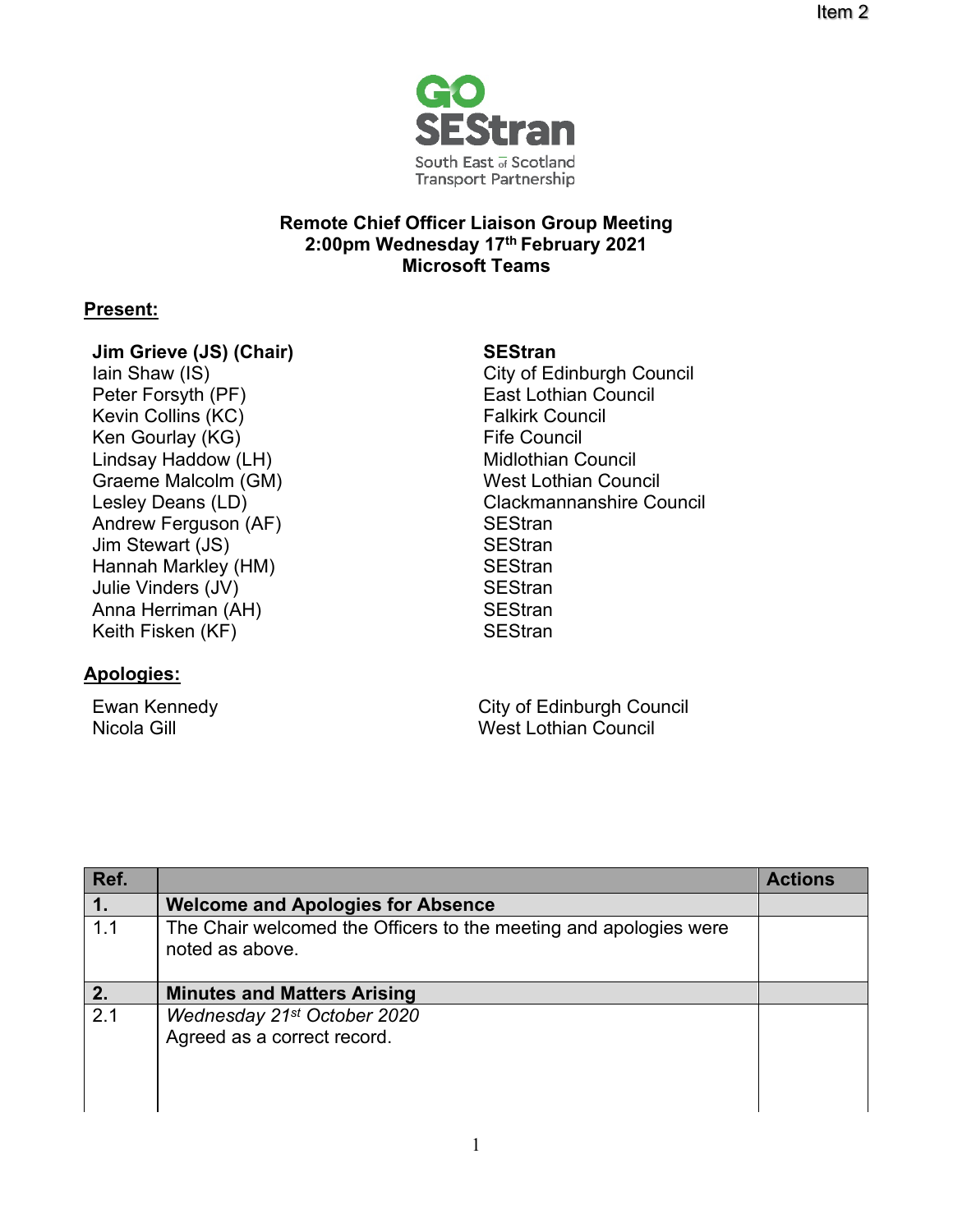| 3.  | <b>Financial Reports</b>                                                                                                                                                                                                                                                                                                                                                                                                                                                                                                                                                                                                                                                                                                                                                                                                |  |
|-----|-------------------------------------------------------------------------------------------------------------------------------------------------------------------------------------------------------------------------------------------------------------------------------------------------------------------------------------------------------------------------------------------------------------------------------------------------------------------------------------------------------------------------------------------------------------------------------------------------------------------------------------------------------------------------------------------------------------------------------------------------------------------------------------------------------------------------|--|
| a)  | Revenue Budget 2021-22 to 2022-23                                                                                                                                                                                                                                                                                                                                                                                                                                                                                                                                                                                                                                                                                                                                                                                       |  |
|     | IS confirmed Scottish Government have confirmed the grant will be the<br>same for the next financial year. IS shared the appendix of the projects<br>report that went to the board in November 2020. The budget lines will<br>be presented to the March Partnership Board for approval.<br>Some EU projects will be running to conclusion in the next calendar<br>year, although certain EU projects may be extended due to Covid. JG<br>also noted SEStran have secured another £150k from Scottish<br>Enterprise for Thistle Assistance.                                                                                                                                                                                                                                                                              |  |
| b)  | <b>Finance Officer's Report</b>                                                                                                                                                                                                                                                                                                                                                                                                                                                                                                                                                                                                                                                                                                                                                                                         |  |
|     | IS noted there was an underspend on projects due to the pandemic.<br>There was an underspend of just under £100k. The proposal would be<br>to carry it forward into the next financial year.                                                                                                                                                                                                                                                                                                                                                                                                                                                                                                                                                                                                                            |  |
| 4.  | <b>Tripshare/Liftshare</b>                                                                                                                                                                                                                                                                                                                                                                                                                                                                                                                                                                                                                                                                                                                                                                                              |  |
| 4.1 | JS mentioned Liftshare is currently not an option due to the Government<br>guidelines advising against car sharing. If any partner authorities are<br>thinking ahead about promoting Liftshare post Covid, this would be for<br>further discussion.<br>JS noted the other RTPs are also in the same position and are not<br>currently pushing or promoting Liftshare, however there is a possibility<br>of doing a joint procurement approach. Meantime SEstran will need to<br>determine what to do about the existing contract which is up for renewal<br>in autumn.                                                                                                                                                                                                                                                  |  |
| 5.  | <b>DRT/ MaaS Investment Fund Update</b>                                                                                                                                                                                                                                                                                                                                                                                                                                                                                                                                                                                                                                                                                                                                                                                 |  |
| 5.1 | AF highlighted the MaaS investment fund deadline is Friday 26 <sup>th</sup><br>February (1-year funding). The first demonstrator project will be in East<br>Lothian and tech partners and bus operators will be tied into a<br>collaboration agreement. SEStran have a meeting with Fife Council to<br>discuss their north east Fife flexibus service and there are also other<br>opportunities coming up in other council areas.<br>One of the other outcomes of the project is how best to deal with<br>procurement issues, which will be funded from the PriMaaS project.<br>JV mentioned the core element of the Musselburgh hub is to develop<br>the MaaS platform and trial DRT. JV has had some discussions with TS<br>about the potential of including a flexible pot for additional DRT-related<br>activities. |  |
| 6.  | <b>RTS Update</b>                                                                                                                                                                                                                                                                                                                                                                                                                                                                                                                                                                                                                                                                                                                                                                                                       |  |
| 6.1 | JS noted STANTEC have been appointed to develop the RTS going<br>forward. JS has written to the Chief Executives and Council Leaders                                                                                                                                                                                                                                                                                                                                                                                                                                                                                                                                                                                                                                                                                    |  |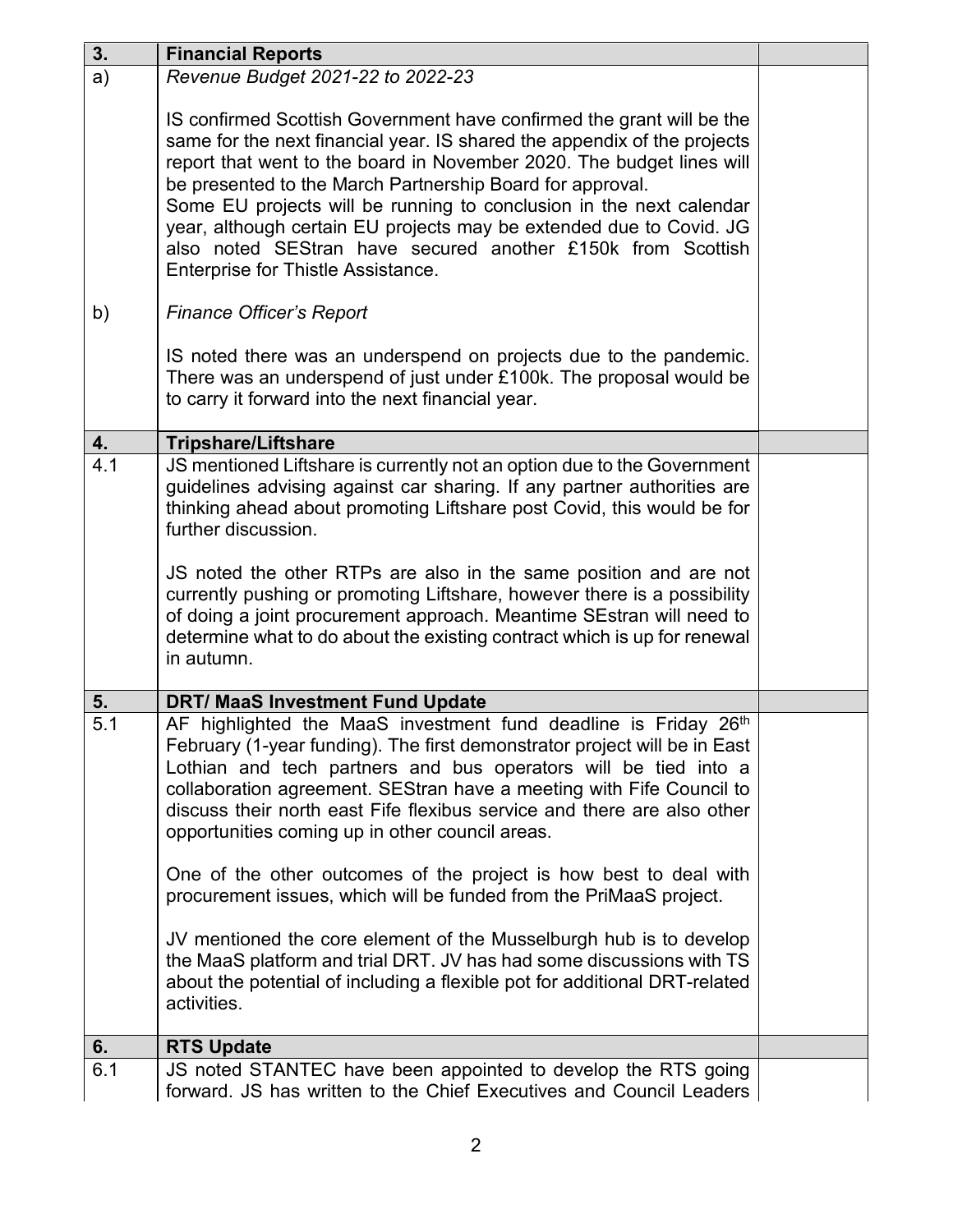|     | detailing the process of the new RTS for the South East of Scotland<br>Region. Elected members have also been informed. STANTEC have<br>completed their inception and engagement strategy report. LAs will be<br>involved in a multi-disciplinary meeting.<br>JS asked each LA can forward a lead contact (excluding West Lothian)<br>so that STANTEC can organise a meeting with each LA. JS also asked<br>Chief Officers if they could forward any contacts from Community<br>Planning leads. GM suggested creating doodle polls for arranging | <b>Chief</b><br><b>Officers</b> |
|-----|--------------------------------------------------------------------------------------------------------------------------------------------------------------------------------------------------------------------------------------------------------------------------------------------------------------------------------------------------------------------------------------------------------------------------------------------------------------------------------------------------------------------------------------------------|---------------------------------|
|     | meetings.                                                                                                                                                                                                                                                                                                                                                                                                                                                                                                                                        |                                 |
|     | KG asked JS to send an email to Chief Officers with more information<br>about what he has asked for.                                                                                                                                                                                                                                                                                                                                                                                                                                             | <b>JS</b>                       |
| 7.  | <b>RTPI Update</b>                                                                                                                                                                                                                                                                                                                                                                                                                                                                                                                               |                                 |
|     | KF highlighted the new system is being developed in partnership with<br>City of Edinburgh Council. Work has progressed and the feed is coming<br>together nicely. The system will be handed over in the beginning of April<br>if successful. Then the RTPI feed will be live, feeding into travel line and<br>beyond.                                                                                                                                                                                                                            |                                 |
|     | KF proposed to reconvene some training on Novus FX.                                                                                                                                                                                                                                                                                                                                                                                                                                                                                              |                                 |
|     | The new PCs will be ready to be distributed in April once the feed is<br>working so the old PCs will be replaced by windows 10 PCs. West<br>Lothian, Fife Council and Clackmannanshire will be given additional<br>screens with new hardware.                                                                                                                                                                                                                                                                                                    |                                 |
| 8.  | <b>EU Projects</b>                                                                                                                                                                                                                                                                                                                                                                                                                                                                                                                               |                                 |
|     | AH gave an update on the SEStran EU projects. There are currently 5<br>active EU projects. The EU withdrawal agreement will allow SEStran to<br>extend project timescales and delivery which have been delayed as a<br>result of Covid.                                                                                                                                                                                                                                                                                                          |                                 |
| 9.  | <b>Bus Partnership Fund</b>                                                                                                                                                                                                                                                                                                                                                                                                                                                                                                                      |                                 |
|     | JG noted the Regional Transport Transition group will be submitting a<br>bid through a corridor based approach. Forth Valley have formed an<br>alliance to submit a separate bid as have Fife. SEStran are involved in<br>each partnership                                                                                                                                                                                                                                                                                                       |                                 |
| 10. | <b>Freight Study Update and Presentation</b>                                                                                                                                                                                                                                                                                                                                                                                                                                                                                                     |                                 |
|     | KF presented the Forth Freight Study. HM will circulate slides to Chief<br>Officers along with minutes.                                                                                                                                                                                                                                                                                                                                                                                                                                          | НM                              |
| 11. | <b>Consultation Responses</b>                                                                                                                                                                                                                                                                                                                                                                                                                                                                                                                    |                                 |
|     | a) Road Safety<br>b) Union Connectivity<br>c) M8 and M9 Trunk Roads (Newbridge to Hermiston Gait) (Actively<br>Managed Hard Shoulder and Speed Limit)                                                                                                                                                                                                                                                                                                                                                                                            |                                 |